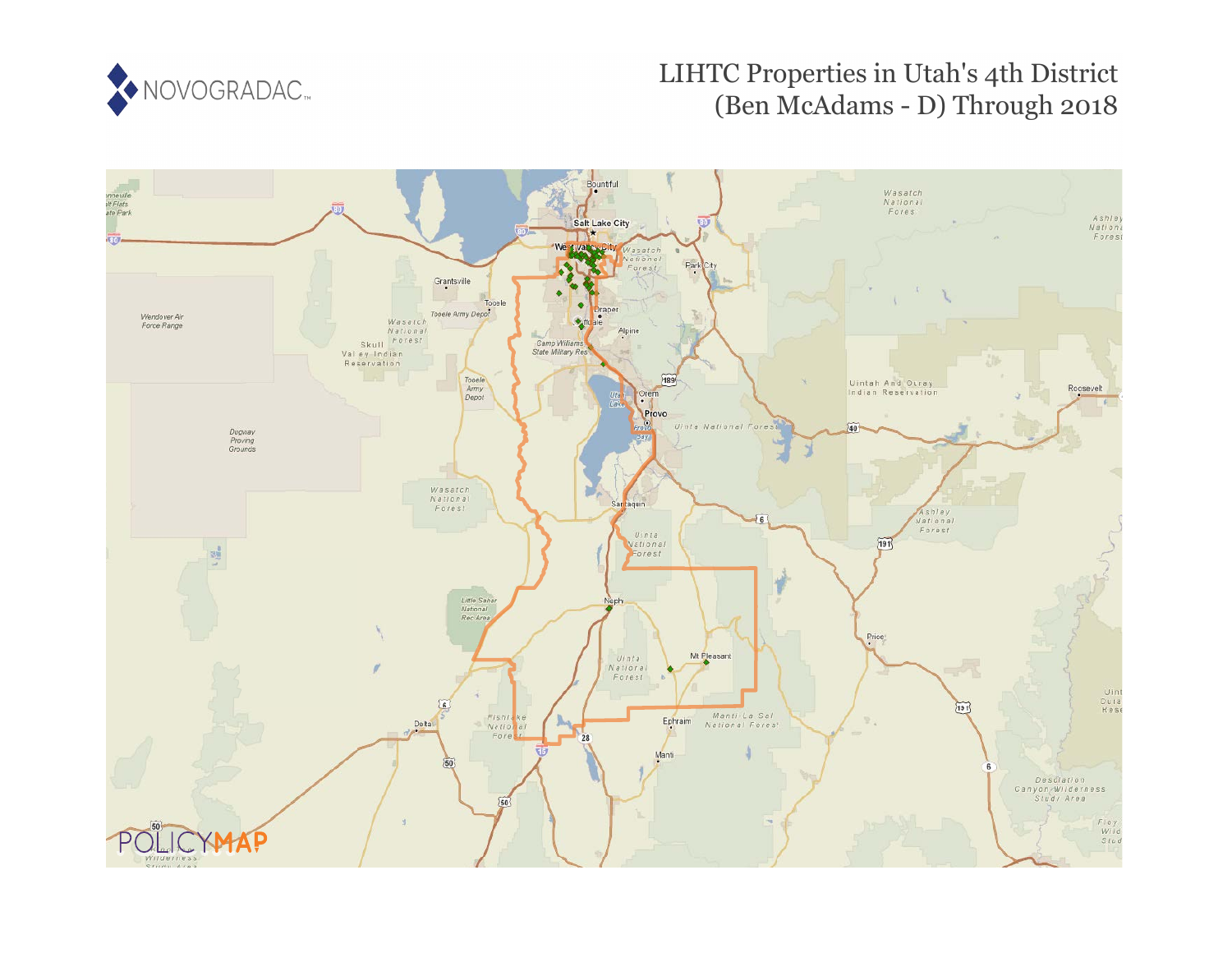| <b>Project Name</b>                                   | <b>Address</b>                                         | <b>City</b>           | <b>State</b> | <b>Zip Code</b> | Nonprofit<br><b>Sponsor</b> | <b>Allocation</b><br>Year | <b>Annual</b><br><b>Allocated</b><br><b>Amount</b> | <b>Year Placed</b><br>in Service | <b>Construction Type</b>  | <b>Total</b><br><b>Units</b> | Low<br><b>Income</b><br><b>Units</b> | <b>Rent</b> or<br><b>Income</b><br><b>Ceiling</b> | <b>Credit</b><br>Percentage          | Tax-<br><b>Exempt</b><br><b>Bond</b> | <b>HUD Multi-Family</b><br><b>Financing/Rental</b><br><b>Assistance</b> |
|-------------------------------------------------------|--------------------------------------------------------|-----------------------|--------------|-----------------|-----------------------------|---------------------------|----------------------------------------------------|----------------------------------|---------------------------|------------------------------|--------------------------------------|---------------------------------------------------|--------------------------------------|--------------------------------------|-------------------------------------------------------------------------|
| KIMPTON SQUARE APARTMENTS                             | 850 WEST CENTER<br><b>STREET</b>                       | <b>MIDVALE</b>        | UT           | 84047-0000      | No                          | 2015                      | \$996,402                                          | 2016                             | <b>New Construction</b>   | 97                           | 78                                   | 60% AMGI                                          | $70\,\%$ present<br>value            | No                                   | No                                                                      |
| <b>ARTESIAN SPRINGS</b><br><b>APARTMENTS PHASE I</b>  | 4205 SOUTH MAIN<br><b>STREET</b>                       | <b>SALT LAKE CITY</b> | UT           | 84107-0000      | No                          | 2015                      | \$1,000,000                                        | 2017                             | <b>New Construction</b>   | 118                          | 84                                   | 60% AMGI                                          | 70 % present<br>value                |                                      | No                                                                      |
| <b>ARTESIAN SPRINGS</b><br><b>APARTMENTS PHASE II</b> | $4202$ ARTESIAN WELL<br>LANE                           | SALT LAKE CITY        | UT           | 84107-0000      | No                          | 2016                      | \$1,000,000                                        | 2017                             | <b>New Construction</b>   | 126                          | 89                                   | 60% AMGI                                          | 70 % present<br>value                |                                      | No                                                                      |
| <b>BOULDER PINES APTS.</b>                            | 4040 SOUTH 1535 WEST<br>#1                             | WEST VALLEY CITY UT   |              | 84123-0000      | No                          | 2016                      | \$817,761                                          | 2017                             | Acquisition and Rehab 159 |                              | 159                                  | 60% AMGI                                          | Both 30% and<br>70% present<br>value | Yes                                  | No                                                                      |
| STATION AT MIDVALE                                    | <b>7690 S. CENTER</b><br>SQUARE                        | <b>MIDVALE</b>        | UT           | 84047-0000      | No                          | 2015                      | \$1,000,000                                        | 2017                             | New Construction          | 102                          | 78                                   | 60% AMGI                                          | 70 % present<br>value                |                                      | No                                                                      |
| <b>ARTESIAN SPRINGS</b><br>APARTMENTS PHASE III       | 36 EAST COLUMBIA AVE SALT LAKE CITY                    |                       | UT           | 84107-0000      | No                          | 2016                      | \$681,762                                          | 2018                             | <b>New Construction</b>   | 134                          | 120                                  | 60% AMGI                                          | 70 % present<br>value                |                                      | No                                                                      |
| <b>HIDDEN OAKS APTS</b>                               | 3477 S 200 E                                           | <b>SALT LAKE CITY</b> | UT           | 84115           |                             | 1988                      | $\$0$                                              | 1987                             | New Construction          | 16                           | 16                                   |                                                   | Not Indicated                        |                                      |                                                                         |
| <b>ST ANDREWS PARK</b>                                | 4250 W 4700 S                                          | <b>KEARNS</b>         | $_{\rm{UT}}$ |                 |                             | 1988                      | $\$0$                                              | 1988                             | New Construction          | $\overline{\mathbf{5}}$      | $\sqrt{5}$                           |                                                   | Not Indicated                        |                                      |                                                                         |
| <b>WANDAMERE PLACE APTS</b>                           | 2870 S 700 E                                           | <b>SALT LAKE CITY</b> | UT           | 84106           |                             | 1989                      | ${\bf S0}$                                         | 1989                             | New Construction          | 10                           | 10                                   |                                                   | Not Indicated                        |                                      |                                                                         |
| <b>MULBERRY PARK</b>                                  | 5287 S 3600 W                                          | TAYLORSVILLE          | UT           | 84129           |                             | 1989                      | S <sub>0</sub>                                     | 1989                             | New Construction          | 80                           | 80                                   |                                                   | Not Indicated                        |                                      |                                                                         |
| HIDDEN OAKS III                                       | 1511 W 3395 S                                          | WEST VALLEY CITY UT   |              | 84119           |                             | 1989                      | \$0                                                | 1991                             | <b>New Construction</b>   | 16                           | 16                                   |                                                   | Not Indicated                        |                                      |                                                                         |
| <b>GRANITE PARK CONDO</b>                             | 3537 S 500 E                                           | <b>SALT LAKE CITY</b> | UT           | 84106           |                             | 1989                      | \$0\$                                              | 1991                             | <b>New Construction</b>   | 9                            | 9                                    |                                                   | Not Indicated                        |                                      |                                                                         |
| HIDDEN OAKS II                                        | 3445 S 200 E                                           | <b>SALT LAKE CITY</b> | UT           | 84115           | No                          | 1989                      | \$0\$                                              | 1992                             | New Construction          | 24                           | 24                                   |                                                   | Not Indicated No                     |                                      |                                                                         |
| ST. ANDREWS PARK II                                   | $4236$ WEST OLD MILLER $_{\rm KEARNS}$<br><b>COURT</b> |                       | UT           | 84118           | No                          | 1992                      | \$0\$                                              | 1992                             | <b>New Construction</b>   | 9                            | 9                                    |                                                   | Not Indicated                        | No                                   | No                                                                      |
| <b>HIDDEN OAKS IIIA</b>                               | 1584 WEST 3395 SOUTH SALT LAKE CITY                    |                       | UT           | 84119           |                             | 1992                      | \$0\$                                              | 1992                             | <b>New Construction</b>   | $\overline{4}$               | $\overline{4}$                       |                                                   | Not Indicated                        |                                      | No                                                                      |
| <b>ABBINGTON MANOR</b>                                | 215 NORTH CENTER                                       | LEHI                  | UT           | 84043-0000      | No                          | 1990                      | \$32,471                                           | 1992                             | Acquisition and Rehab 35  |                              | 15                                   | <b>50% AMGI</b>                                   | Both 30% and<br>70% present<br>value | No                                   | No                                                                      |

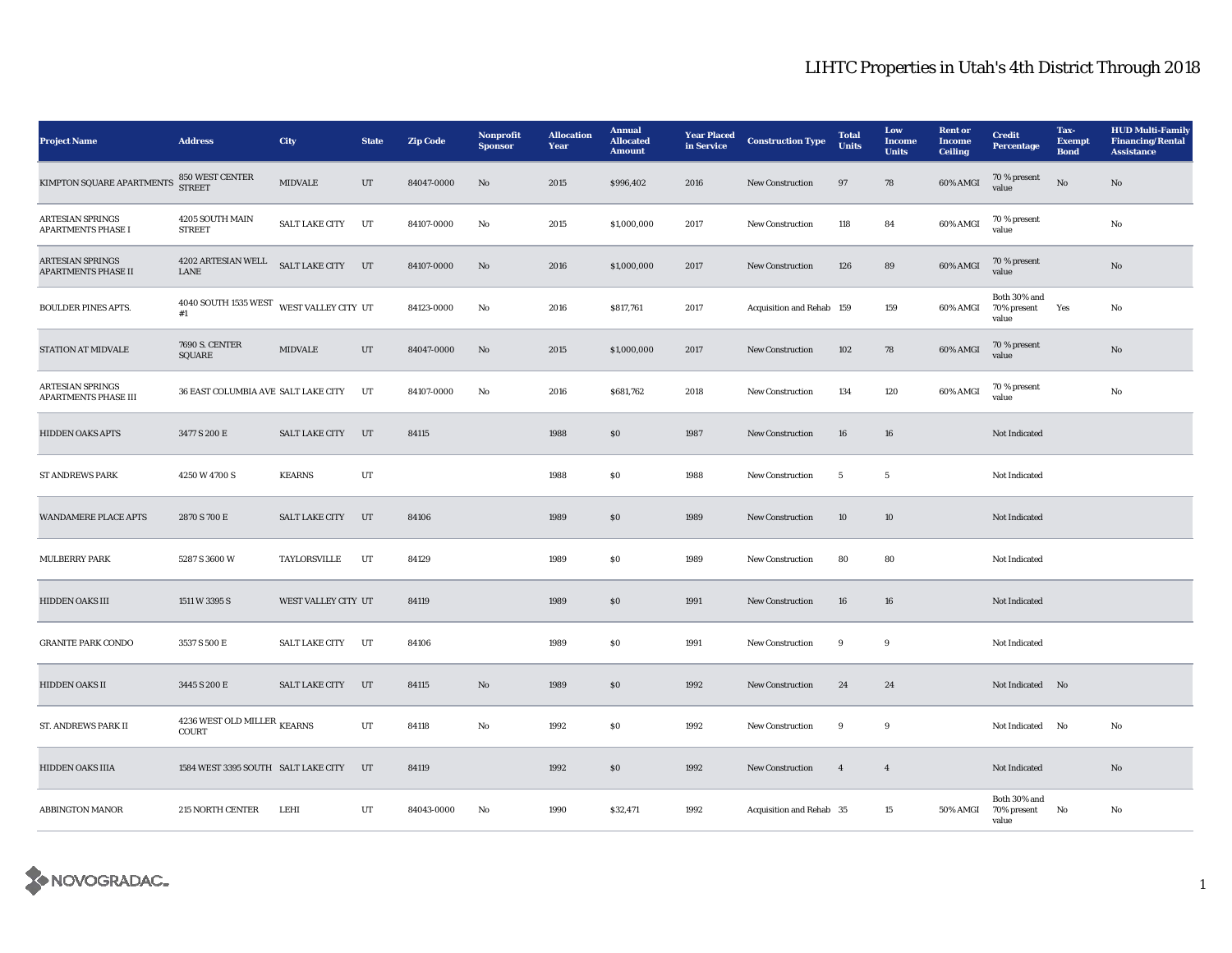| <b>Project Name</b>                          | <b>Address</b>                                            | <b>City</b>                                 | <b>State</b> | <b>Zip Code</b> | Nonprofit<br><b>Sponsor</b> | <b>Allocation</b><br>Year | <b>Annual</b><br><b>Allocated</b><br><b>Amount</b> | <b>Year Placed</b><br>in Service | <b>Construction Type</b> | <b>Total</b><br><b>Units</b> | Low<br><b>Income</b><br><b>Units</b> | <b>Rent or</b><br><b>Income</b><br><b>Ceiling</b> | <b>Credit</b><br><b>Percentage</b> | Tax-<br><b>Exempt</b><br><b>Bond</b> | <b>HUD Multi-Family</b><br><b>Financing/Rental</b><br><b>Assistance</b> |
|----------------------------------------------|-----------------------------------------------------------|---------------------------------------------|--------------|-----------------|-----------------------------|---------------------------|----------------------------------------------------|----------------------------------|--------------------------|------------------------------|--------------------------------------|---------------------------------------------------|------------------------------------|--------------------------------------|-------------------------------------------------------------------------|
| <b>HOLLADAY HILLS I</b>                      | 3714 SOUTH HIGHLAND SALT LAKE CITY UT<br><b>DRIVE</b>     |                                             |              | 84106           | Yes                         | 1992                      | \$0                                                | 1993                             | Acquisition and Rehab 70 |                              | 70                                   |                                                   | Not Indicated No                   |                                      | $\mathbf{N}\mathbf{o}$                                                  |
| LEXINGTON PARK APTS.                         | 2293 LEXINGTON PARK WEST VALLEY CITY UT<br><b>DRIVE</b>   |                                             |              | 84119           | No                          | 1991                      | SO.                                                | 1993                             | <b>New Construction</b>  | 80                           | 80                                   |                                                   | Not Indicated No                   |                                      | No                                                                      |
| <b>HIDDEN OAKS V</b>                         |                                                           |                                             | UT           | 84084           |                             | 1991                      | \$0                                                | 1993                             | New Construction         | 96                           | 96                                   |                                                   | Not Indicated                      |                                      | No                                                                      |
| <b>HOLLADAY HILLS II</b>                     | 3678 SOUTH HIGHLAND SALT LAKE CITY<br><b>DRIVE</b>        |                                             | UT           | 84106           | Yes                         | 1992                      | \$0\$                                              | 1994                             | <b>New Construction</b>  | 60                           | 60                                   |                                                   | Not Indicated No                   |                                      | No                                                                      |
| <b>MILLCREEK MEADOWS</b>                     | <b>885 EAST MEADOW</b><br>PINE COURT                      | SALT LAKE CITY UT                           |              |                 | No                          | 1992                      | \$0\$                                              | 1994                             | <b>New Construction</b>  | 56                           | 56                                   |                                                   | Not Indicated No                   |                                      | No                                                                      |
| PARKWAY COMMONS                              | 875 W MEADOWBROOK<br><b>EXPY</b>                          | <b>SALT LAKE CITY</b>                       | UT           | 84107-0000      | No                          | 1992                      | \$256,919                                          | 1994                             | <b>New Construction</b>  | 80                           | 80                                   | 60% AMGI                                          | 70 % present<br>value              | No                                   | No                                                                      |
| <b>STONECREST PUD</b>                        | <b>211 EAST CRESTONE</b><br><b>AVENUE</b>                 | SOUTH SALT LAKE $_{\rm{UT}}$<br><b>CITY</b> |              | 84115-0000      | $\mathbf{N}\mathbf{o}$      | 1992                      | \$70,416                                           | 1994                             | New Construction         | 16                           | 16                                   | 60% AMGI                                          | 70 % present<br>value              | $\mathbf{N}\mathbf{o}$               | No                                                                      |
| RIDGELAND APTS.                              | 3455 WEST RIDGELAND WEST VALLEY CITY UT<br><b>PARK DR</b> |                                             |              | 84119           |                             | 1993                      | $\$0$                                              | 1995                             | New Construction         | 64                           | 64                                   |                                                   | Not Indicated                      |                                      | No                                                                      |
| HIDDEN OAKS VI                               | 3417 SOUTH 200 EAST SALT LAKE CITY                        |                                             | UT           | 84115-0000      | $\mathbf{N}\mathbf{o}$      | 1994                      | \$132,270                                          | 1995                             | <b>New Construction</b>  | 28                           | 28                                   | 60% AMGI                                          | 70 % present<br>value              | $_{\rm No}$                          | $\mathbf{N}\mathbf{o}$                                                  |
| <b>ASPEN VIEW</b>                            | 1230 E. ELGIN AVENUE SALT LAKE CITY                       |                                             | UT           | 84106           | No                          | 1995                      | ${\bf S0}$                                         | 1996                             | New Construction         | ${\bf 16}$                   | ${\bf 16}$                           |                                                   | Not Indicated No                   |                                      | No                                                                      |
| <b>COMPASS TOWNHOMES</b>                     | 3306 WEST 3500 SOUTH WEST VALLEY CITY UT                  |                                             |              | 84119           | No                          | 1995                      | SO <sub>2</sub>                                    | 1996                             | New Construction         | 34                           | 34                                   |                                                   | Not Indicated No                   |                                      | N <sub>o</sub>                                                          |
| <b>HARMONY GARDENS</b>                       | 3521 WEST 3100 SOUTH WEST VALLEY CITY UT                  |                                             |              | 84119-0000      | No                          | 1995                      | \$391,692                                          | 1996                             | <b>New Construction</b>  | 96                           | 96                                   | 60% AMGI                                          | 70 % present<br>value              | $\mathbf{No}$                        | No                                                                      |
| <b>AVION TOWNHOMES</b>                       | 7905 S. OLD BINGHAM<br><b>HIGHWAY</b>                     | WEST JORDAN                                 | UT           | 84088           |                             | 1994                      | \$0\$                                              | 1996                             | New Construction         | 55                           | 55                                   |                                                   | Not Indicated                      |                                      | $\mathbf{N}\mathbf{o}$                                                  |
| <b>GREGSON APTS.</b>                         | <b>19 WEST GREGSON</b><br><b>AVENUE</b>                   | SOUTH SALT LAKE $_{\rm{UT}}$<br><b>CITY</b> |              | 84115-0000      | No                          | 1994                      | \$83,027                                           | 1996                             | <b>New Construction</b>  | 16                           | ${\bf 16}$                           | 60% AMGI                                          | 70 % present<br>value              | No                                   | No                                                                      |
| <b>VALLEY WOODS</b>                          | 3610 SOUTH 1000 WEST SALT LAKE CITY                       |                                             | UT           | 84119-0000      | No                          | 1995                      | \$363,553                                          | 1996                             | <b>New Construction</b>  | 42                           | 41                                   | 60% AMGI                                          | 70 % present<br>value              | $\rm No$                             | No                                                                      |
| VICTORIA WOODS SENIOR APTS. 3510 WEST 3650 S |                                                           | WEST VALLEY CITY UT                         |              | 84119-0000      | No                          | 1995                      | \$396,278                                          | 1997                             | <b>New Construction</b>  | 104                          | 104                                  | 60% AMGI                                          | 70 % present<br>value              | No                                   | No                                                                      |

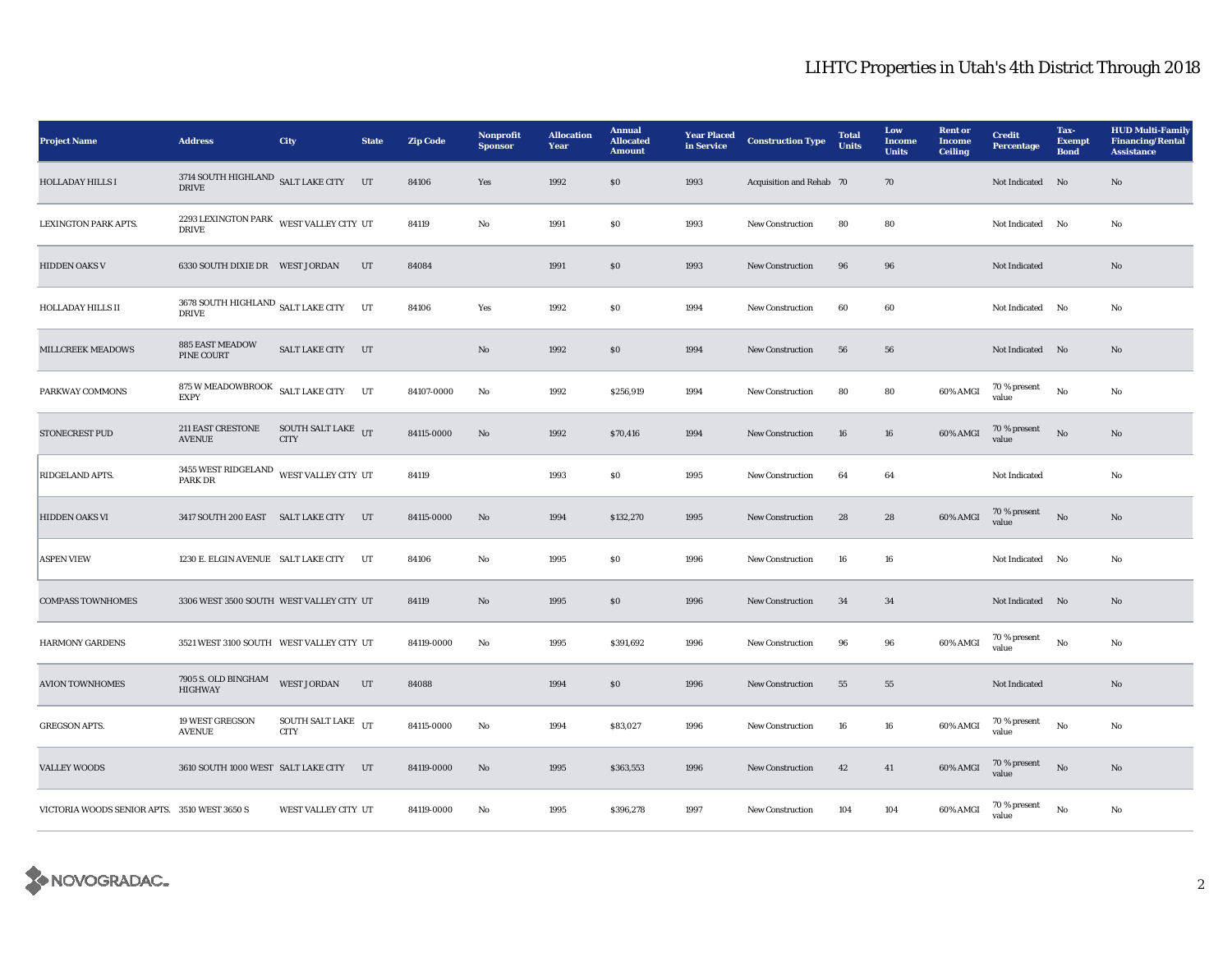| <b>Project Name</b>                              | <b>Address</b>                             | City                  | <b>State</b> | <b>Zip Code</b> | Nonprofit<br><b>Sponsor</b> | <b>Allocation</b><br>Year | <b>Annual</b><br><b>Allocated</b><br><b>Amount</b> | <b>Year Placed</b><br>in Service | <b>Construction Type</b>  | <b>Total</b><br><b>Units</b> | Low<br><b>Income</b><br><b>Units</b> | <b>Rent or</b><br><b>Income</b><br><b>Ceiling</b> | <b>Credit</b><br><b>Percentage</b> | Tax-<br><b>Exempt</b><br><b>Bond</b> | <b>HUD Multi-Family</b><br><b>Financing/Rental</b><br><b>Assistance</b> |
|--------------------------------------------------|--------------------------------------------|-----------------------|--------------|-----------------|-----------------------------|---------------------------|----------------------------------------------------|----------------------------------|---------------------------|------------------------------|--------------------------------------|---------------------------------------------------|------------------------------------|--------------------------------------|-------------------------------------------------------------------------|
| <b>BRIDGESIDE LANDING</b>                        | 4536 BRIDGESIDE WAY TAYLORSVILLE           |                       | UT           | 84123           | $\mathbf{N}\mathbf{o}$      | 1997                      | ${\bf S0}$                                         | 1998                             | New Construction          | 300                          | 150                                  |                                                   | Not Indicated                      | Yes                                  | No                                                                      |
| <b>COMPASS COURT TOWNHOMES</b>                   | 1480 WEST 3500 SOUTH WEST VALLEY CITY UT   |                       |              | 84119           | No                          | 1996                      | \$0\$                                              | 1998                             | New Construction          | 40                           | 40                                   |                                                   | Not Indicated                      | No                                   | No                                                                      |
| <b>COMPASS VILLA</b>                             | 1466 WEST 3500 SOUTH WEST VALLEY CITY UT   |                       |              | 84119           | No                          | 1997                      | S <sub>0</sub>                                     | 1998                             | <b>New Construction</b>   | 55                           | 55                                   |                                                   | Not Indicated No                   |                                      | No                                                                      |
| <b>VILLAS AT VINE STREET</b>                     | 801 EAST VINE STREET MURRAY                |                       | UT           | 84102-0000      | No                          | 1998                      | \$164,933                                          | 1998                             | Acquisition and Rehab 102 |                              | 102                                  | 60% AMGI                                          | 30 % present<br>value              | No                                   | No                                                                      |
| <b>HIDDEN OAKS VII</b>                           | 3427 SOUTH 200 EAST SALT LAKE CITY         |                       | UT           | 84115           | No                          | 1997                      | \$0\$                                              | 1999                             | <b>New Construction</b>   | 6                            | 6                                    |                                                   | Not Indicated No                   |                                      | No                                                                      |
| <b>MAYFLOWER HARBOR</b>                          | 4125 NORTH 3250 WEST LEHI                  |                       | UT           | 84043           | No                          | 1999                      | $\$0$                                              | 1999                             | New Construction          | 192                          | 192                                  |                                                   | Not Indicated                      | Yes                                  | No                                                                      |
| WEST VALLEY CROWN                                | 2551 W 3360 S                              | WEST VALLEY CITY UT   |              | 84119           | $\mathbf{N}\mathbf{o}$      | 1998                      | ${\bf S0}$                                         | 1999                             | New Construction          | $10\,$                       | $10\,$                               |                                                   | Not Indicated No                   |                                      |                                                                         |
| <b>WESTLAND COVE</b>                             | <b>2560 WEST</b><br><b>MOCKINGBIRD WAY</b> | WEST VALLEY CITY UT   |              |                 | No                          | 1997                      | $\$0$                                              | 1999                             | New Construction          | 40                           | 40                                   |                                                   | Not Indicated                      | No                                   | No                                                                      |
| <b>IRIS APTS.</b>                                | 4865 SOUTH STATE<br><b>STREET</b>          | <b>MURRAY</b>         | UT           | 84107           | Yes                         | 1998                      | $\$0$                                              | 2000                             | Acquisition and Rehab 31  |                              | 31                                   |                                                   | Not Indicated No                   |                                      | No                                                                      |
| <b>BOULDER PINES APTS</b>                        | 4040 S 1535 W                              | <b>SALT LAKE CITY</b> | UT           | 84123           | No                          | 2001                      | \$0\$                                              | 2001                             | Acquisition and Rehab 160 |                              | 160                                  |                                                   | Not Indicated Yes                  |                                      |                                                                         |
| <b>VALLEY HORIZONS</b>                           | 3133 SOUTH 3600 WEST WEST VALLEY CITY UT   |                       |              | 84119-0000      | No                          | 1999                      | \$95,634                                           | 2001                             | <b>New Construction</b>   | 20                           | 20                                   | 60% AMGI                                          | 70 % present<br>value              | No                                   | No                                                                      |
| THE RIDGE AT JORDAN LANDING 3818 W. CASTLE PINES |                                            | WEST JORDAN           | UT           | 84084           | No                          | 2000                      | \$0\$                                              | 2001                             | <b>New Construction</b>   | 264                          | 264                                  |                                                   | Not Indicated Yes                  |                                      | No                                                                      |
| <b>CAMPBELL COURT</b>                            | 1596 WEST 3395 SOUTH WEST VALLEY CITY UT   |                       |              | 84119           |                             | 1999                      | \$0\$                                              | 2001                             | <b>New Construction</b>   | 26                           | 26                                   |                                                   | Not Indicated                      |                                      | No                                                                      |
| <b>MILL CREEK II</b>                             | 759 WEST CENTER<br><b>STREET</b>           | <b>MIDVALE</b>        | UT           | 84047           |                             | 2002                      | \$0\$                                              | 2002                             | Acquisition and Rehab 54  |                              | 54                                   |                                                   | Not Indicated                      |                                      | No                                                                      |
| <b>BLUFFS APTS.</b>                              | 14035 S. MARKETVIEW<br><b>DRIVE</b>        | <b>BLUFFDALE</b>      | $_{\rm{UT}}$ | 84065           | $\mathbf{N}\mathbf{o}$      | 2003                      | $\boldsymbol{\mathsf{S}}\boldsymbol{\mathsf{O}}$   | 2003                             | <b>New Construction</b>   | 168                          | 168                                  |                                                   | Not Indicated Yes                  |                                      | No                                                                      |
| FAMILY SUPPORT CENTER<br><b>CROWN</b>            | 8201 SOUTH ALLEN<br><b>STREET</b>          | <b>MIDVALE</b>        | UT           | 84047           | Yes                         | 2001                      | SO.                                                | 2003                             | <b>New Construction</b>   | 8                            | 8                                    |                                                   | Not Indicated No                   |                                      | No                                                                      |

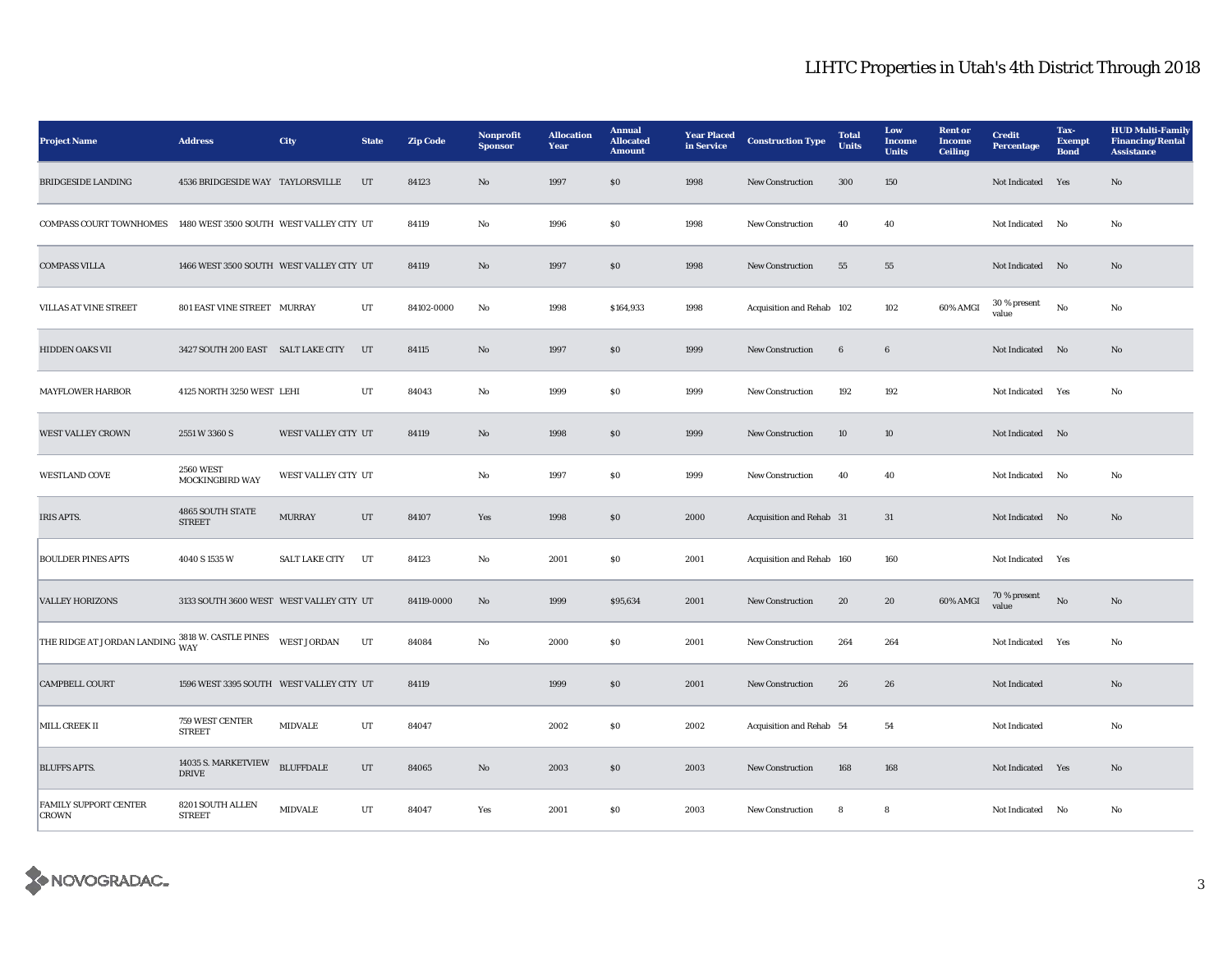| <b>Project Name</b>                            | <b>Address</b>                         | City                              | <b>State</b> | <b>Zip Code</b> | Nonprofit<br><b>Sponsor</b> | <b>Allocation</b><br>Year | <b>Annual</b><br><b>Allocated</b><br><b>Amount</b> | <b>Year Placed</b><br>in Service | <b>Construction Type</b>  | <b>Total</b><br><b>Units</b> | Low<br><b>Income</b><br><b>Units</b> | <b>Rent</b> or<br><b>Income</b><br><b>Ceiling</b> | <b>Credit</b><br><b>Percentage</b>      | Tax-<br><b>Exempt</b><br><b>Bond</b> | <b>HUD Multi-Family</b><br><b>Financing/Rental</b><br><b>Assistance</b> |
|------------------------------------------------|----------------------------------------|-----------------------------------|--------------|-----------------|-----------------------------|---------------------------|----------------------------------------------------|----------------------------------|---------------------------|------------------------------|--------------------------------------|---------------------------------------------------|-----------------------------------------|--------------------------------------|-------------------------------------------------------------------------|
| JORDAN RIVER SENIOR APTS.                      | 7915 SOUTH 2700 WEST WEST JORDAN       |                                   | UT           | 84088-0000      | No                          | 2001                      | \$194,861                                          | 2003                             | <b>New Construction</b>   | 48                           | 42                                   | 60% AMGI                                          | 70 % present<br>value                   | $\mathbf{N}\mathbf{o}$               | No                                                                      |
| LIFESTART VILLAGE APTS.                        | 539 WEST WOLFE<br><b>GROVE CIR</b>     | <b>MIDVALE</b>                    | UT           | 84047           |                             | 2003                      | S <sub>0</sub>                                     | 2003                             | <b>New Construction</b>   | 39                           | 37                                   |                                                   | Not Indicated                           |                                      | No                                                                      |
| <b>FRONTIER TRANSITIONAL</b><br><b>HOUSING</b> | 3579 S. STATE STREET SALT LAKE CITY    |                                   | UT           | 84115-0000      | No                          | 2001                      | \$40,405                                           | 2003                             | Acquisition and Rehab 14  |                              | 14                                   | 60% AMGI                                          | Both 30% and<br>70% present No<br>value |                                      | No                                                                      |
| LEGACY VILLAGE APTS.                           | 6256 S GOLD MEDAL<br><b>DRIVE</b>      | TAYLORSVILLE                      | UT           | 84084-0000      | No                          | 2003                      | \$481,612                                          | 2004                             | <b>New Construction</b>   | 144                          | 101                                  | 60% AMGI                                          | 70 % present<br>value                   | No                                   | No                                                                      |
| <b>MOUNTAIN VIEW CROWN</b>                     | 460 EAST 335 NORTH                     | MT. PLEASANT                      | UT           | 84647-0000      | No                          | 2002                      | \$50,614                                           | 2004                             | <b>New Construction</b>   | 6                            | 6                                    | 60% AMGI                                          | 70 % present<br>value                   | No                                   | No                                                                      |
| TUSCANY COVE APTS.                             | 3856 W. 3500 S                         | WEST VALLEY CITY UT               |              | 84120           | No                          | 2005                      | $\$0$                                              | 2004                             | Acquisition and Rehab 252 |                              | 252                                  |                                                   | Not Indicated Yes                       |                                      | No                                                                      |
| <b>WILLOW PARK APTS.</b>                       | 3363 & 3367                            | WEST VALLEY CITY UT               |              | 84119           | Yes                         | 2002                      | \$0                                                | 2004                             | <b>New Construction</b>   | 88                           | 88                                   |                                                   | Not Indicated No                        |                                      | No                                                                      |
| <b>SUNSET RIDGE APTS.</b>                      | 5503 WEST 9000 SOUTH WEST JORDAN       |                                   | UT           | 84081           | No                          | 2004                      | S <sub>0</sub>                                     | 2004                             | <b>New Construction</b>   | 240                          | 240                                  |                                                   | <b>Not Indicated</b>                    | Yes                                  | No                                                                      |
| <b>COPPERGATE APTS.</b>                        | 8870 SOUTH STATE<br><b>STREET</b>      | <b>SANDY</b>                      | UT           | 84070           | No                          | 2004                      | \$0                                                | 2004                             | New Construction          | 192                          | 192                                  |                                                   | Not Indicated Yes                       |                                      | No                                                                      |
| <b>VILLA CHARMANT</b>                          | 3827 -3829 SOUTH 300<br><b>EAST</b>    | SOUTH SALT LAKE UT<br><b>CITY</b> |              | 84115-0000      | No                          | 2004                      | \$99,678                                           | 2004                             | Acquisition and Rehab 54  |                              | 54                                   | 60% AMGI                                          | 30 % present<br>value                   | No                                   | No                                                                      |
| <b>DOMINGUEZ PARK III</b>                      | 3970 SOUTH 700 WEST SALT LAKE CITY     |                                   | UT           | 84123           | Yes                         | 2004                      | \$0                                                | 2005                             | Acquisition and Rehab 60  |                              | 60                                   |                                                   | Not Indicated No                        |                                      | No                                                                      |
| <b>MORONI CROWN</b>                            | 320 WEST 200 SOUTH MORONI              |                                   | UT           |                 | Yes                         | 2004                      | \$40,514                                           | 2006                             | <b>New Construction</b>   | $\overline{4}$               | $\overline{4}$                       | 60% AMGI                                          | Not Indicated No                        |                                      | No                                                                      |
| PARK GATE APTS.                                | 5491 JACKIE'S WAY                      | <b>MURRAY</b>                     | UT           | 84107-0000      | No                          | 2006                      | \$234,230                                          | 2006                             | <b>New Construction</b>   | 80                           | 80                                   | 60% AMGI                                          | 30 % present<br>value                   | No                                   | No                                                                      |
| <b>CROWN AT WALNUT GROVE</b>                   | 443 EAST 400 SOUTH                     | NEPHI                             | UT           | 84648           | No                          | 2007                      | \$68,929                                           | 2007                             | <b>New Construction</b>   | $\overline{4}$               | $\overline{4}$                       | 60% AMGI                                          | <b>Not Indicated</b>                    | No                                   | No                                                                      |
| MOUNTAIN SHADOWS APTS.                         | 465 SOUTH 400 EAST                     | <b>NEPHI</b>                      | UT           | 84648           |                             | 2007                      | \$0\$                                              | 2008                             | Acquisition and Rehab 24  |                              | 24                                   |                                                   | Not Indicated                           |                                      | No                                                                      |
| <b>GRACE MARY MANOR</b>                        | 19 WEST GREGSON AVE SOUTH SALT LAKE UT | <b>CITY</b>                       |              | 84115-0000      | No                          | 2007                      | \$850,579                                          | 2008                             | <b>New Construction</b>   | 84                           | 80                                   | 60% AMGI                                          | 30 % present<br>value                   | No                                   | No                                                                      |

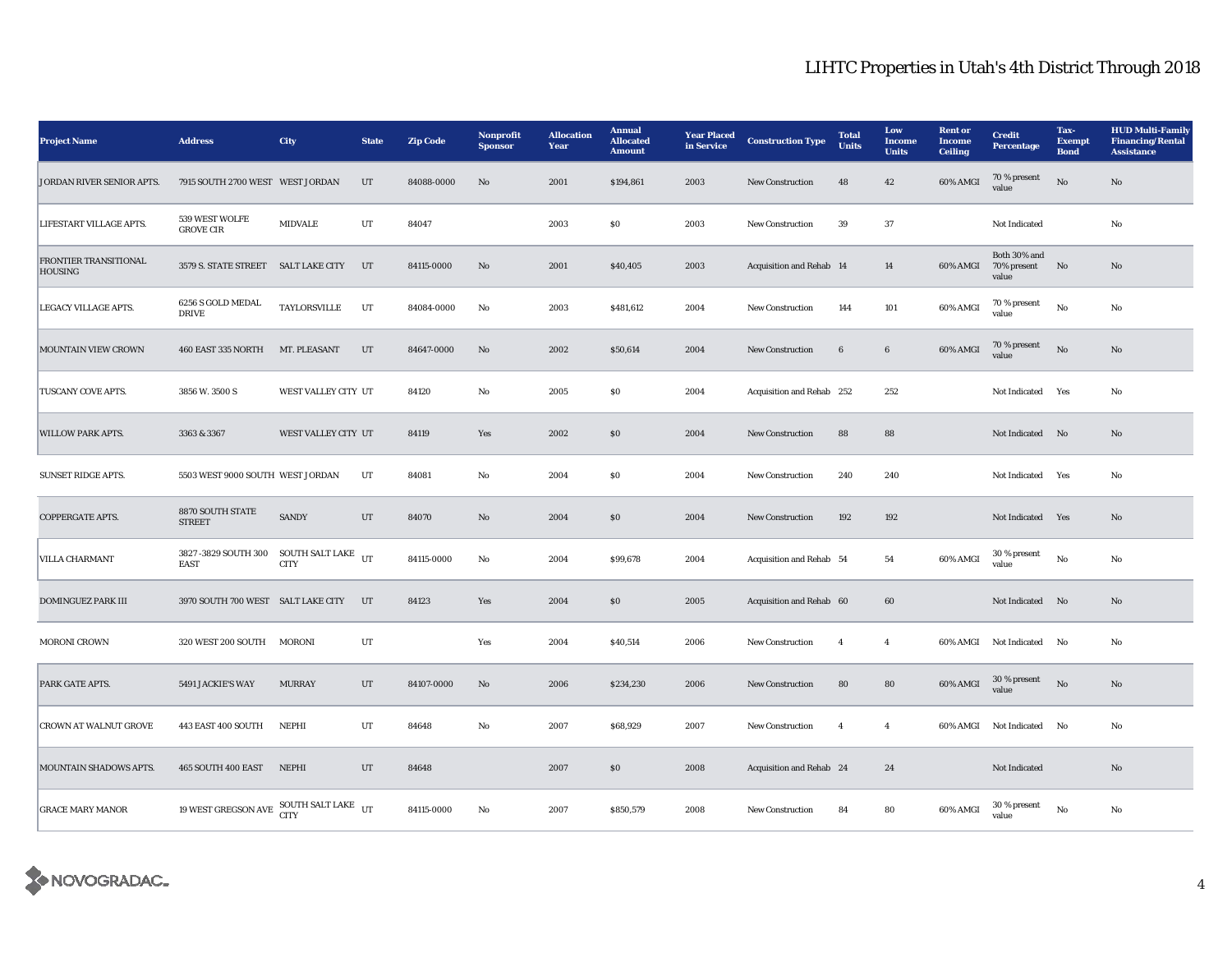| <b>Project Name</b>                                               | <b>Address</b>                           | <b>City</b>           | <b>State</b> | <b>Zip Code</b> | Nonprofit<br><b>Sponsor</b> | <b>Allocation</b><br>Year | <b>Annual</b><br><b>Allocated</b><br><b>Amount</b> | <b>Year Placed</b><br>in Service | <b>Construction Type</b>               | <b>Total</b><br>Units | Low<br><b>Income</b><br><b>Units</b> | <b>Rent</b> or<br><b>Income</b><br><b>Ceiling</b> | <b>Credit</b><br><b>Percentage</b>   | Tax-<br><b>Exempt</b><br><b>Bond</b> | <b>HUD Multi-Family</b><br><b>Financing/Rental</b><br><b>Assistance</b> |
|-------------------------------------------------------------------|------------------------------------------|-----------------------|--------------|-----------------|-----------------------------|---------------------------|----------------------------------------------------|----------------------------------|----------------------------------------|-----------------------|--------------------------------------|---------------------------------------------------|--------------------------------------|--------------------------------------|-------------------------------------------------------------------------|
| <b>FRONTGATE APTS.</b>                                            | 4623 S. URBAN WAY                        | <b>MURRAY</b>         | UT           | 84107           |                             | 2009                      | \$0\$                                              | 2009                             | <b>New Construction</b>                | 128                   | 128                                  |                                                   | Not Indicated                        |                                      | No                                                                      |
| <b>KELLY BENSON APTS.</b>                                         | 3122 SOUTH 3600 WEST WEST VALLEY CITY UT |                       |              | 84119           |                             | 2009                      | \$0\$                                              | 2010                             | <b>New Construction</b>                | 59                    | 59                                   |                                                   | Not Indicated                        |                                      | No                                                                      |
| <b>FLORENTINE VILLAS</b>                                          | 7497 S. SIENA VISTA<br><b>LANE</b>       | <b>MIDVALE</b>        | UT           | 84047-0000      | No                          | 2011                      | \$626,445                                          | 2010                             | <b>New Construction</b>                | 214                   | 214                                  | 60% AMGI                                          | $30\,\%$ present<br>value            | No                                   | No                                                                      |
| WEST JORDAN SENIOR HOUSING 7832 SOUTH 3200 WEST WEST JORDAN<br>II |                                          |                       | UT           | 84088-0000      | No                          | 2010                      | \$696,595                                          | 2011                             | <b>New Construction</b>                | 72                    | 72                                   | 60% AMGI                                          | 70 % present<br>value                | No                                   | No                                                                      |
| TIMBERGATE APARTMENTS                                             | 5605 W 11830 S                           | <b>HERRIMAN</b>       | UT           | 84096-0000      | No                          | 2011                      | \$826,791                                          | 2011                             | <b>New Construction</b>                | 288                   | 258                                  | 60% AMGI                                          | $30\,\%$ present<br>value            | No                                   | No                                                                      |
| TUSCANY VILLAS SENIOR APARTN VIEW ROAD                            |                                          | <b>MIDVALE</b>        | UT           | 84047-0000      | No                          | 2011                      | \$929,726                                          | 2012                             | New Construction                       | 76                    | 76                                   | 60% AMGI                                          | 70 % present<br>value                | $\rm No$                             | No                                                                      |
| BIRKHILL APARTMENT HOMES 27 EAST GILBRIDE                         |                                          | <b>MURRAY</b>         | UT           | 84107-0000      | $\mathbf{N}\mathbf{o}$      | 2011                      | \$1,000,000                                        | 2013                             | <b>New Construction</b>                | 137                   | 96                                   | 60% AMGI                                          | 30 % present<br>value                | No                                   | $\mathbf{N}\mathbf{o}$                                                  |
| <b>BRICKGATE APARTMENTS</b>                                       | 129 WEST FIRECLAY<br><b>AVENUE</b>       | <b>MURRAY</b>         | UT           | 84107-0000      | No                          | 2011                      | \$885,279                                          | 2013                             | New Construction                       | 268                   | 268                                  | 60% AMGI                                          | 30 % present<br>value                | $\rm No$                             | No                                                                      |
| <b>BUD BAILEY APARTMENTS</b>                                      | 3983 SOUTH WEST<br><b>TEMPLE</b>         | <b>SALT LAKE CITY</b> | UT           | 84107           | $\mathbf{N}\mathbf{o}$      | 2012                      | \$1,000,000                                        | 2013                             | <b>New Construction</b>                | 62                    | 61                                   | 60% AMGI                                          | 70 % present<br>value                | $\mathbf{N}\mathbf{o}$               | No                                                                      |
| THE GARDEN APARTMENTS                                             | 10850 BECKSTED LANE WEST JORDAN          |                       | UT           | 84095-0000      | No                          | 2013                      | \$646,087                                          | 2013                             | <b>New Construction</b>                | 60                    | 56                                   | 60% AMGI                                          | 70 % present<br>value                | No                                   | No                                                                      |
| <b>BUD BAILEY APARTMENTS,</b><br><b>PHASE II</b>                  | 3960 SOUTH MAIN<br><b>STREET</b>         | <b>SALT LAKE CITY</b> | UT           | 84107-0000      | No                          | 2013                      | \$1,000,000                                        | 2014                             | <b>New Construction</b>                | 74                    | 66                                   | 60% AMGI                                          | 70 % present<br>value                | $\mathbf{N}\mathbf{o}$               | No                                                                      |
| <b>BIRKHILL APARTMENT HOMES</b><br><b>PHASE II</b>                | 59 E. GILLBRIDE<br><b>AVENUE</b>         | <b>MURRAY</b>         | UT           | 84107-0000      | No                          | 2013                      | \$625,175                                          | 2014                             | New Construction                       | 65                    | 47                                   | 60% AMGI                                          | 70 % present<br>value                | No                                   | No                                                                      |
| <b>NORTH SIX</b>                                                  | 24-72 N 600 W                            | <b>SALT LAKE CITY</b> | UT           | 84116-0000      | No                          | 2016                      | \$996,622                                          | 2014                             | Both New Construction 115<br>and $A/R$ |                       | 86                                   | 60% AMGI                                          | Both 30% and<br>70% present<br>value | No                                   | No                                                                      |
| <b>CANYON CROSSING AT</b><br><b>RIVERWALK</b>                     | 6880 SOUTH 700 WEST MIDVALE              |                       | UT           | 84047-0000      | No                          | 2016                      | \$1,285,094                                        | 2015                             | <b>New Construction</b>                | 180                   | 180                                  | 60% AMGI                                          | 30 % present<br>value                | Yes                                  | No                                                                      |
| <b>BEACON HILL APARTMENTS</b>                                     | 15000 S. HERITAGE<br><b>CREST WAY</b>    | <b>BLUFFDALE</b>      | UT           | 84065-0000      | $\mathbf{N}\mathbf{o}$      | 2013                      | \$615,683                                          | 2015                             | <b>New Construction</b>                | 168                   | 168                                  | 60% AMGI                                          | 30 % present<br>value                | No                                   | No                                                                      |
| BIRKHILL APARTMENT HOMES<br>PHASE III                             | 4265 JUMMER WAY                          | <b>MURRAY</b>         | UT           | 84107-0000      | No                          | 2014                      | \$1,000,000                                        | 2015                             | <b>New Construction</b>                | 105                   | 85                                   | 60% AMGI                                          | 70 % present<br>value                | No                                   | No                                                                      |